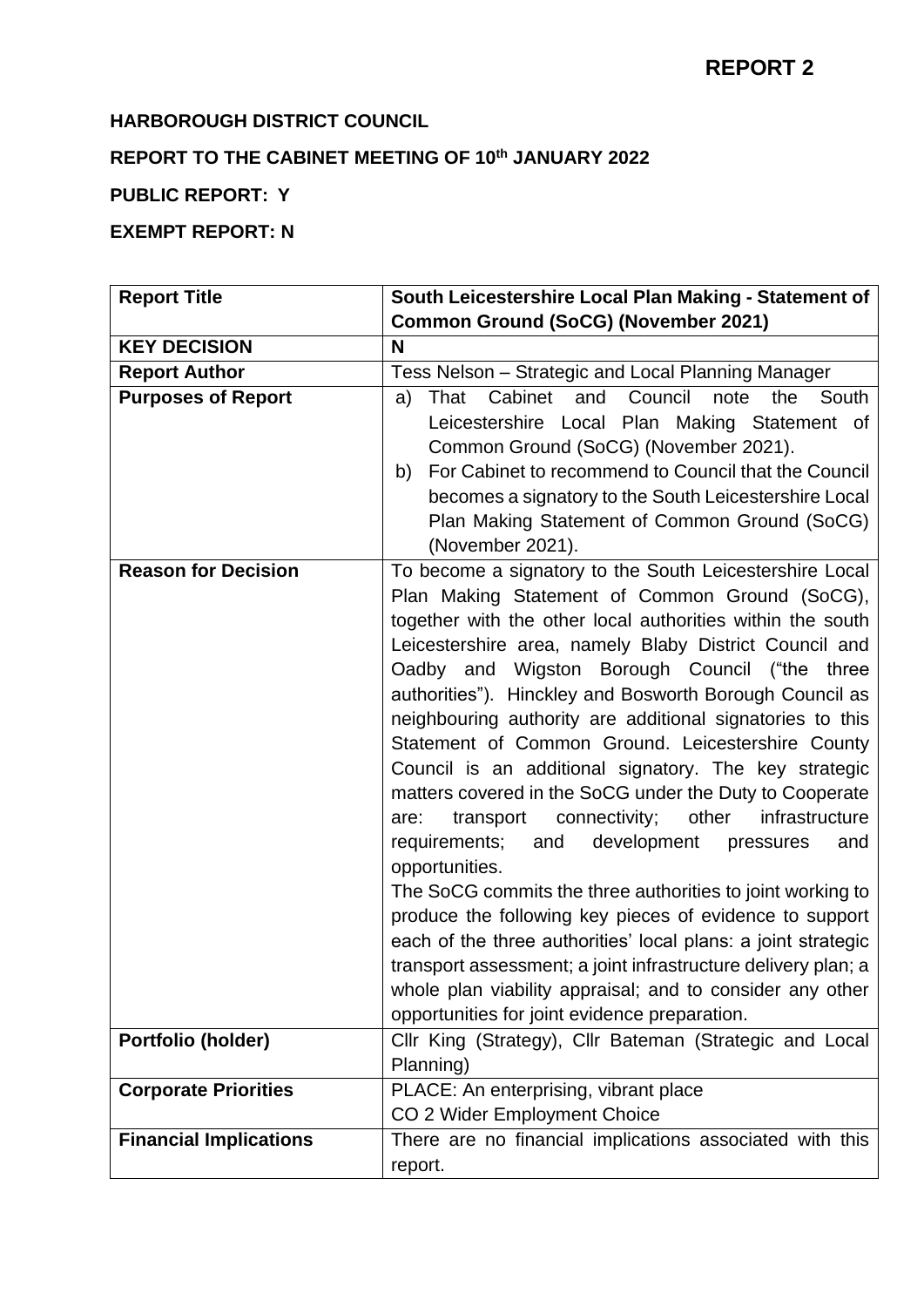| <b>Risk Management</b>              | Not signing the SoCG would place the Council at risk of       |
|-------------------------------------|---------------------------------------------------------------|
| <b>Implications</b>                 | being unable to fulfil our statutory Duty to Cooperate.       |
|                                     | Failure of the Duty to Cooperate would result in an inability |
|                                     | to adopt a future Local Plan. It could undermine future       |
|                                     | partnership working on strategic cross boundary planning      |
|                                     | matters across Leicester and Leicestershire.                  |
|                                     |                                                               |
| <b>Environmental Implications</b>   | No environmental implications from this recommendation        |
|                                     | have been identified.                                         |
| <b>Legal Implications</b>           | Becoming a signatory to the SoCG is not legally binding on    |
|                                     | the Council but reasserts the existing commitment on          |
|                                     | behalf of the Council to joint working with neighbouring      |
|                                     | authorities on strategic cross boundary planning issues       |
|                                     | under the Duty to Cooperate.                                  |
| <b>Equality Implications</b>        | No equality implications from this recommendation have        |
|                                     | been identified.                                              |
| <b>Data Protection Implications</b> | No data protection implications from this recommendation      |
|                                     | have been identified.                                         |
| <b>Consultation</b>                 | No consultation has taken place.                              |
| <b>Options</b>                      | Not signing the South Leicestershire Local Plan Making        |
|                                     | Statement of Common Ground (SoCG), - This option is not       |
|                                     | recommended since it would risk undermining the ability of    |
|                                     | the Council to successfully demonstrate that the Duty to      |
|                                     | Cooperate has been met. Failure of the Duty to Cooperate      |
|                                     | would result in an inability to adopt a future Local Plan. It |
|                                     | could undermine future partnership working on strategic       |
|                                     | cross boundary planning matters across Leicester and          |
|                                     | Leicestershire.                                               |
| <b>Background Papers</b>            | None                                                          |
|                                     |                                                               |
| <b>Appendices</b>                   | Appendix A: South Leicestershire Local Plan Making            |
|                                     | Statement of Common Ground (SoCG) (November 2021).            |
| <b>Recommendations</b>              | That Cabinet and Council note the South<br>i)                 |
|                                     | Leicestershire Local Plan Making Statement                    |
|                                     | of Common Ground (SoCG) (November                             |
|                                     | 2021).                                                        |
|                                     | That Cabinet recommend to Council that the<br>ii)             |
|                                     | <b>Council</b><br>becomes a signatory to the                  |
|                                     | <b>Statement of Common Ground (Appendix A).</b>               |

### **1. Introduction**

1.1 In accordance with the Localism Act 2011 and the National Planning Policy Framework (NPPF), local authorities have a duty to collaborate to address strategic planning matters. The Duty to Cooperate is the mechanism for ensuring that this happens. The Duty requires ongoing constructive engagement on the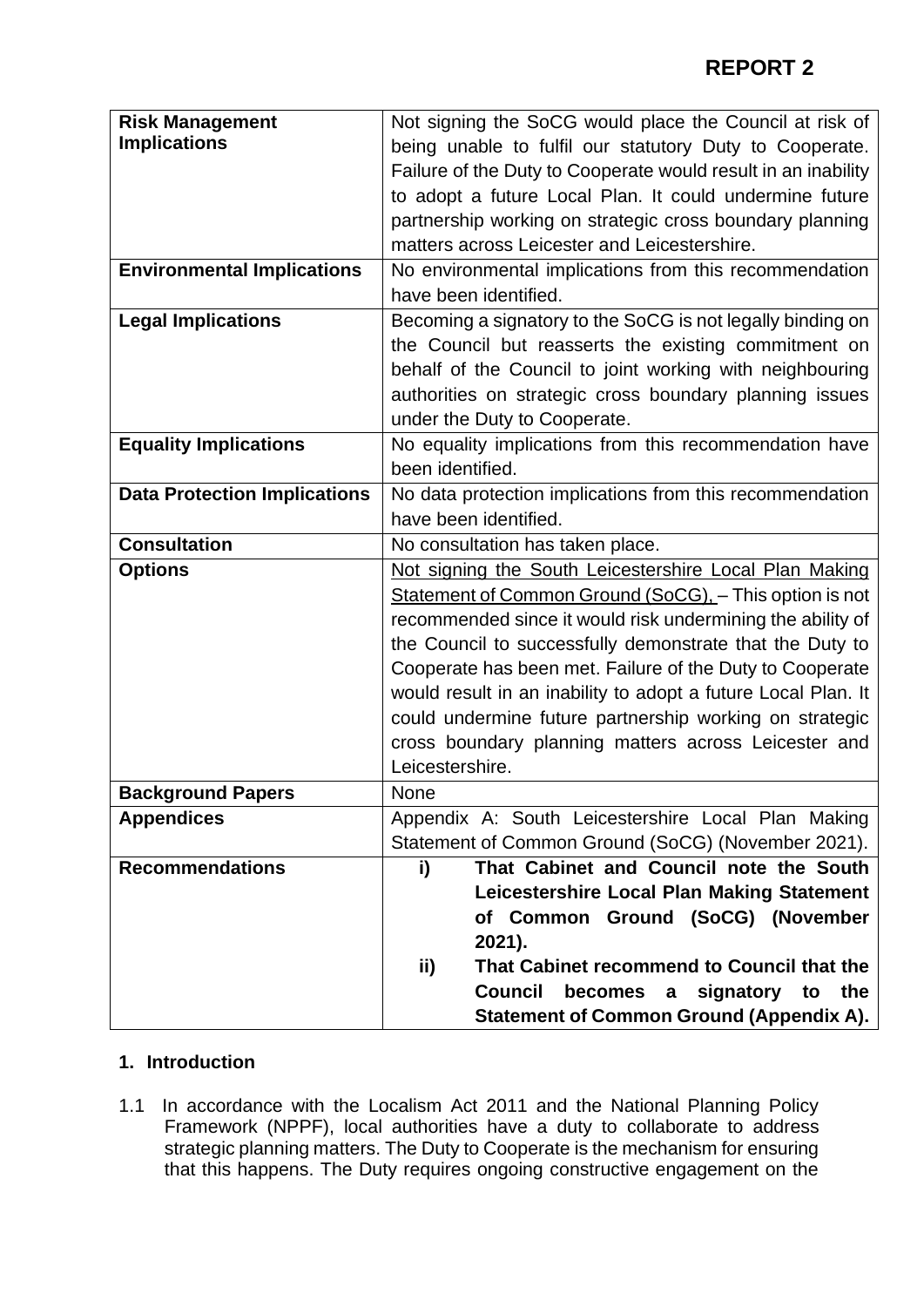preparation of development plan documents and other activities in relation to the sustainable development and use of land.

1.2 Statements of Common Ground (SoCG) are a means of demonstrating the Duty to Cooperate is met, as evidence of effective ongoing collaboration and engagement between partner authorities. A SoCG is a written record of the progress made by strategic plan-making authorities during the process of planning for strategic cross-boundary matters.

### **2. Key Facts**

- 2.1 The Statement of Common Ground (SoCG) is set out at Appendix A.
- 2.2 The SoCG has been prepared by jointly by Blaby District Council, Harborough District Council and Oadby and Wigston Borough Council working in collaboration. Hinckley and Bosworth Borough Council, as neighbouring authority, is identified as an additional signatory to this Statement of Common Ground. Leicestershire County Council, as Highway Authority, are also an additional signatory. Its purpose is to set out how the Duty to Cooperate has been met in relation to the following strategic issues: transport connectivity; other infrastructure requirements; and development pressures and opportunities. The SoCG is being considered by each of the partner authorities for signing.

### **Summary of Statement of Common Ground**

- 2.3 The SoCG between the south Leicestershire authorities reflects the shared geography underpinning local planning within each of the relevant local authorities. It explains how the authorities share common boundaries and a shared transport network. This means that development in one of the authorities is likely to impact upon each of the others through the strategic and local road networks and other transport routes.
- 2.4 It notes that further strategic growth within the authorities' areas would have severe additional individual, cumulative and (in many cases) cross-boundary impacts on already congested parts of the highway network and that these impacts would require strategic transport solutions to address. Given the complexity and integrated nature of the transport network within the authorities' areas, a consistent and joint transport evidence base will provide a more robust basis on which to plan.
- 2.5 As such, the SoCG sets out an intention for the three authorities to work together on joint evidence gathering to support each of the individual local plans being prepared by each local authority. The evidence gathering is focused upon transport and other infrastructure requirements, to ensure that a strategic cross boundary holistic approach is considered.
- 2.6 The SoCG commits signatories to joint working to produce the following three key pieces of evidence to support each of the three authorities' local plans: